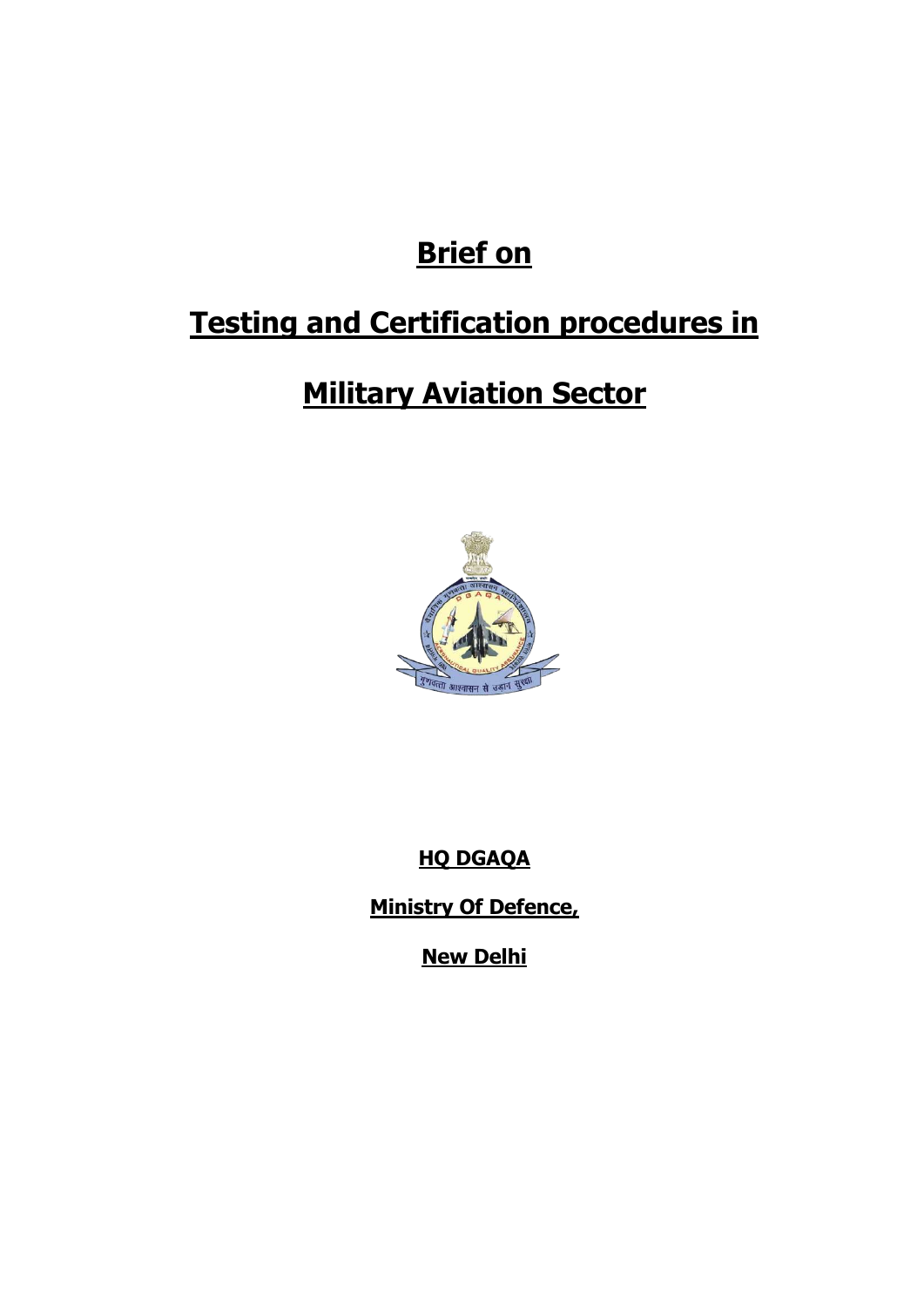## **A Brief on Testing and Certification procedures in Military Aviation Sector**

#### **A. Introduction:**

Testing and certification procedures in the aviation sector are stringent to ensure that the system is airworthy and safe to fly. While civil aviation sector is regulated by DGCA, Ministry of Civil Aviation in India under the aegis of International Civil Aviation Organisation (ICAO), military aviation sector is regulated by Ministry of Defence. Centre for Military Airworthiness and Certification (CEMILAC) Headquartered at Bangalore looks after the Airworthiness Certification requirements. The Quality Assurance aspects during development as well as production are regulated by Directorate General of Aeronautical Quality Assurance with its Headquarters in New Delhi. Both these organisations have their field offices co-located with major work centres of military aviation to guide and monitor the respective activities.

#### **B. Testing and Certification Procedures:**

The procedures for testing and certification requirements in the military aviation are given in a MoD document titled DDPMAS-2002 (Procedure for Design Development and Production of Military Aircraft and Airborne Stores). This is a document co-authored by DRDO (CEMILAC) and Department of Defence Production (DDP) having representation from all the stakeholders during preparation of the document. Hardcopy of the document can be obtained from M/s Jain Book Agency, C-9 Connaught place, New Delhi-110001. For soft copy of the document, CEMILAC (DRDO), Marathalli-P.O, Bangalore-560037 may be approached. Section IV of the DDPMAS-2002 deals with Indigenous Development and Production of Airborne Equipment, Raw Materials and AGS (Aircraft General Standards) parts.

The large business houses in JVs with the global majors in military aviation will act as Main contractors (integrators) of major platforms. MSME sector would be part of the supply chain as Tier-I, II & III suppliers and hence would actively participate in the development/ production of Airborne Equipment, Raw Materials and AGS (Aircraft General Standards) parts. Therefore information on the testing and certification requirements stipulated in Section IV of DDPMAS-2002 would be relevant to the MSME sector. Subsequent paragraphs explain these requirements for the benefit of MSME sector.

#### **C. Indigenisation Procedures:**

1. Initiation:

Project for development of Airborne Equipments, Raw materials etc could be initiated on specific requirements by the user services; Design authority (like DRDO etc) on their own can also initiate depending upon the applicability of the same to the users.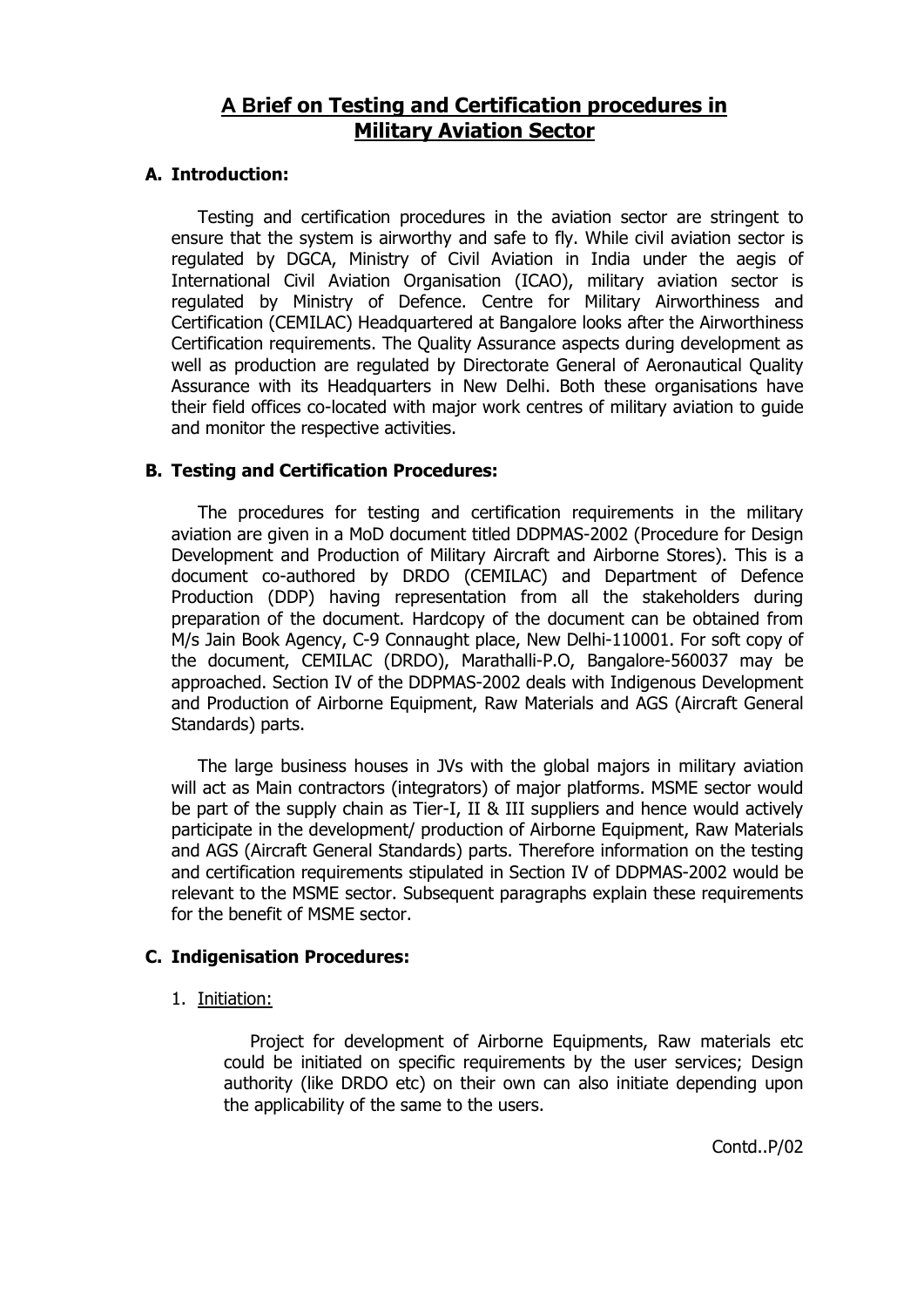2. Qualitative Requirement:

QR is a document stating the minimum performance requirement of the equipment including working environment and impart on other systems.

3. Major and Minor Items :

Defined by the Main contractor in consultation with Regional centre of Military Airworthiness (RCMA), a field office of CEMILAC, generally colocated with the main contractor. Minor items are those which do not affect the safety and interchange ability. Major items have larger effect on the system e.g. Electrical Black Boxes, Electro-mechanical, Hydraulic, Pneumatic Components, Brake Pads etc.

- 4. Classification of Components:
	- i. Flight Safety Critical: The failure of such components Endanger the safety of aircraft or aircrew.
	- ii. Mission Critical: Failure results in aborting the aircraft Mission.
	- iii. Non-critical: Failure does not endanger the safety of aircraft, crew nor does it result in aborting the mission.
- Note :- Approach to certification and type approval including the extent of testing would depend upon the criticality of component.
	- 5. Categories of items (for indigenous development)

\*Minor items are those which do not affect the safety and interchangeability.

\*Major items have larger effect on the system e.g. Electrical Black Boxes, Electro-mechanical, Hydraulic, Pneumatic components, Brake Pads etc.

(a) Items for which a licence exists for indigenous manufacturing

Main contractor QCD to ensure the following before accepting the items:

- i) Manufacturing as per specified material/ consumables/ processes.
- ii) Validate w.r.t. Test Schedule/specification of the Licensor.
- iii) The list of such items so indigenized shall be intimated to RCMA and DGAQA.

Contd..P/03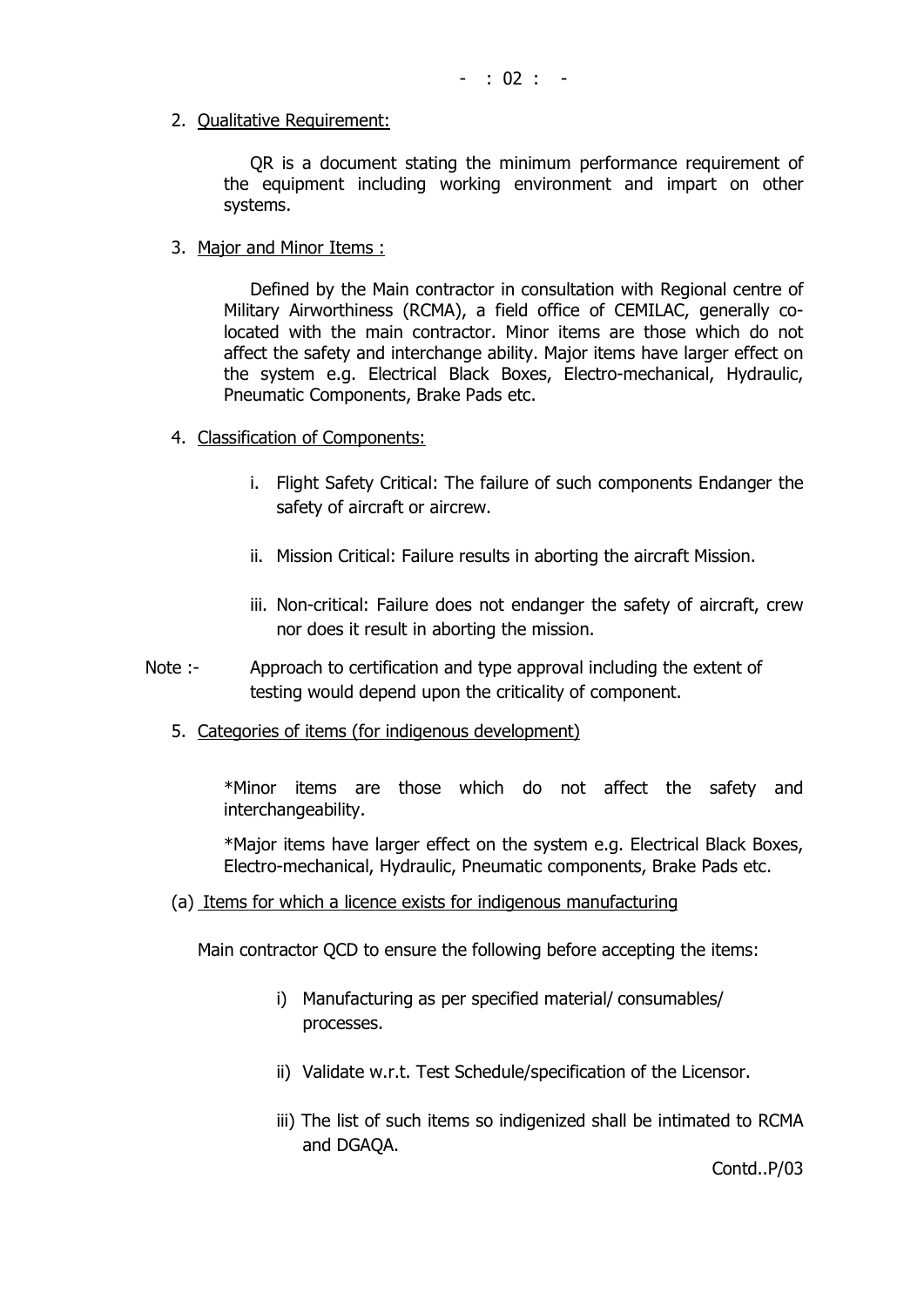- (b) Items for which Technology, Specification, Qualification Test Procedure (QTP) and Production Acceptance Test (PAT) requirements are available:
	- Main contractor may take up for development after consultation with RCMA.
	- Test results to be compiled as Type Record.
	- Provisional Clearance/ Type Approval(PC/TA).
	- Batch acceptance as per PAT.
	- Materials thus indigenized permitted for fabrication of all types of components whenever called for in the original specification/drawings.
- (c) Items for which only Technical Specification is available:
	- (i) Raw Materials:
	- Metallic, Non-metallic (Rubber compound PTFE etc)
	- Specification/end use details available
	- Main Contractor prepares type test schedule in consultation with RCMA
	- QA coverage during testing by DGAQA
	- Test result to be compiled as Type Record
	- Provisional clearance/Type Approval
	- Batch acceptance test schedule in co-ordination with DGAQA
	- Release Note by DGAQA/ Signatory authorized by DGAQA

### (ii) Standard Parts:

- Information on Material, component drawing, process etc. available.
- Main contractor may develop in-house
- May sub-contract to private vendor by supplying the approved raw materials
- Design Department and QCD of main contractor to carry out tests indicated in the drawing/standard and/or end use functional checks.
- Issue Indigenization clearance and notify to RCMA and RDAQA

### (iii) Information on Material/Component drawing not available

- By the main contractor/approved Design Agency
- To be generated by carrying out detailed load analysis, strength test etc.
- Material specification after testing a sample
- Alternate substitute material by Design Department in consultation with RCMA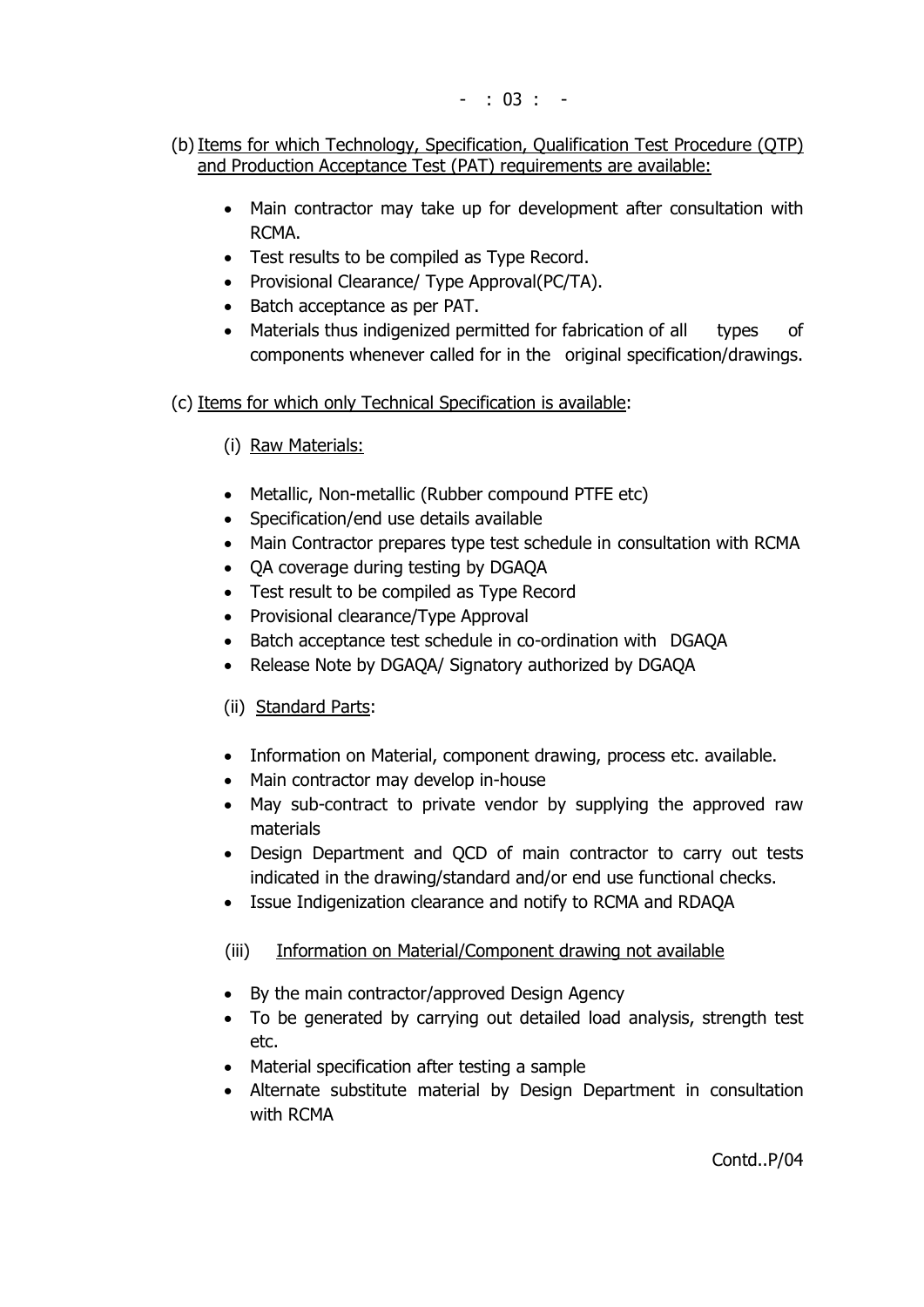- : 04 : -

- Drawing to be coordinated by concerned RCMA (if considered necessary)
- Test requirement defined by Design agency/main contractor in consultation with RCMA and DGAQA
- Approval by RCMA/CEMILAC

#### (iv) Consumables:

- For non-airborne applications and process chemicals exactly as per the OEM specification: Main Contractor responsibility.
- To be tested as per OEM specification and notify to RCMA/DGAQA.
- Direct/Indirect airborne applications (Welding filler rods, special coatings, adhesives, sealants etc.)
- LTCC: for non-critical.
- PC/TA: for critical

#### (d) Items for which no tech. specification available:

- Need major effort.
- Classify as Major, Minor, Critical, Non-critical.
- Classification to be decided by LTCC.
- 6. Procedure for Indigenisation under LTCC (Local Type Certification Committee).

Objective of LTCC (Local Type Certification Committee)

- i. To reduce amount of documentation and development time frame.
- ii. For non-critical items
- iii. Permit usage after satisfactory performance evaluation
- iv. Monitor the progress/approval of critical items

#### 7. Formation of LTCC.

| <b>CHAIRMAN</b> | - 11 -        | <b>RD of RCMA</b>                   |
|-----------------|---------------|-------------------------------------|
| <b>MEMBERS</b>  | $\mathcal{L}$ | Head of Indigenisation (Contractor) |
|                 |               | Rep of Design deptt (Contractor)    |
|                 |               | Head of QCD (Contractor)            |
|                 |               | Head of Laboratory (Contractor)     |
|                 |               | <b>RDAQA</b>                        |
|                 |               | User Representative (AFLE for IAF)  |

Contd..P/05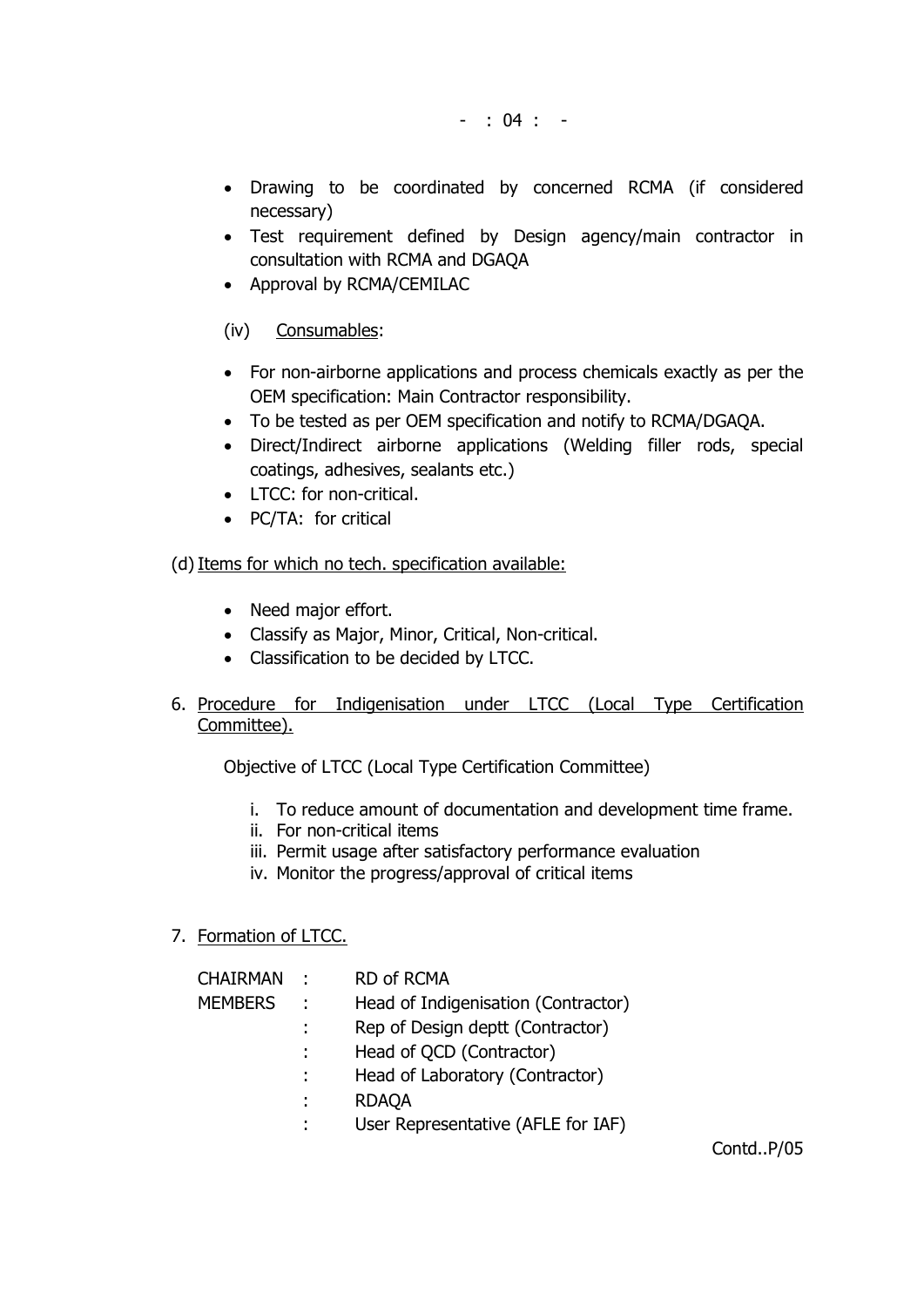- 8. Terms & Reference of LTCC :
	- To assess and categorize the criticality of the item.
	- To refer the flight safety critical and mission critical items to RCMA for approval and to progress/monitor the approval of such items through RCMA.
	- To approve the usage of non-critical items.
- 9. Approval of Non-Critical Items:

### LTCC will ensure the following:

- Non-critical items are end specific and not generic in nature.
- Advise the main contractor additional test requirements if any.
- Discuss test results and evaluate the product.
- Accept usage if satisfied.
- Main contractor to maintain data base.
- 10. Test Schedule (TS) and Tests.
	- To be prepared by Main contractor/Design agency.
	- In accordance with tech. specification of the equipment.
	- Copy of Draft TS forwarded to RCMA/DGAQA for comments.
	- RCMA approves the finalised TS.
	- Tests to be carried at Test House/Approved Laboratory.
	- RCMA/DGAQA would advise if witnessing by their reps required.

#### 11.Test schedule.

The test schedule should include the following information:

- Details of the items to be tested.
- Standard Of Preparation(SOP) and drawing applicability list.
- Objective and aim of the test.
- Test procedures/Specification.
- Measurements to be taken and instrumentation required.
- Pass/fail criterion
- No. of samples to be tested/sequence of tests.
- Environmental conditions.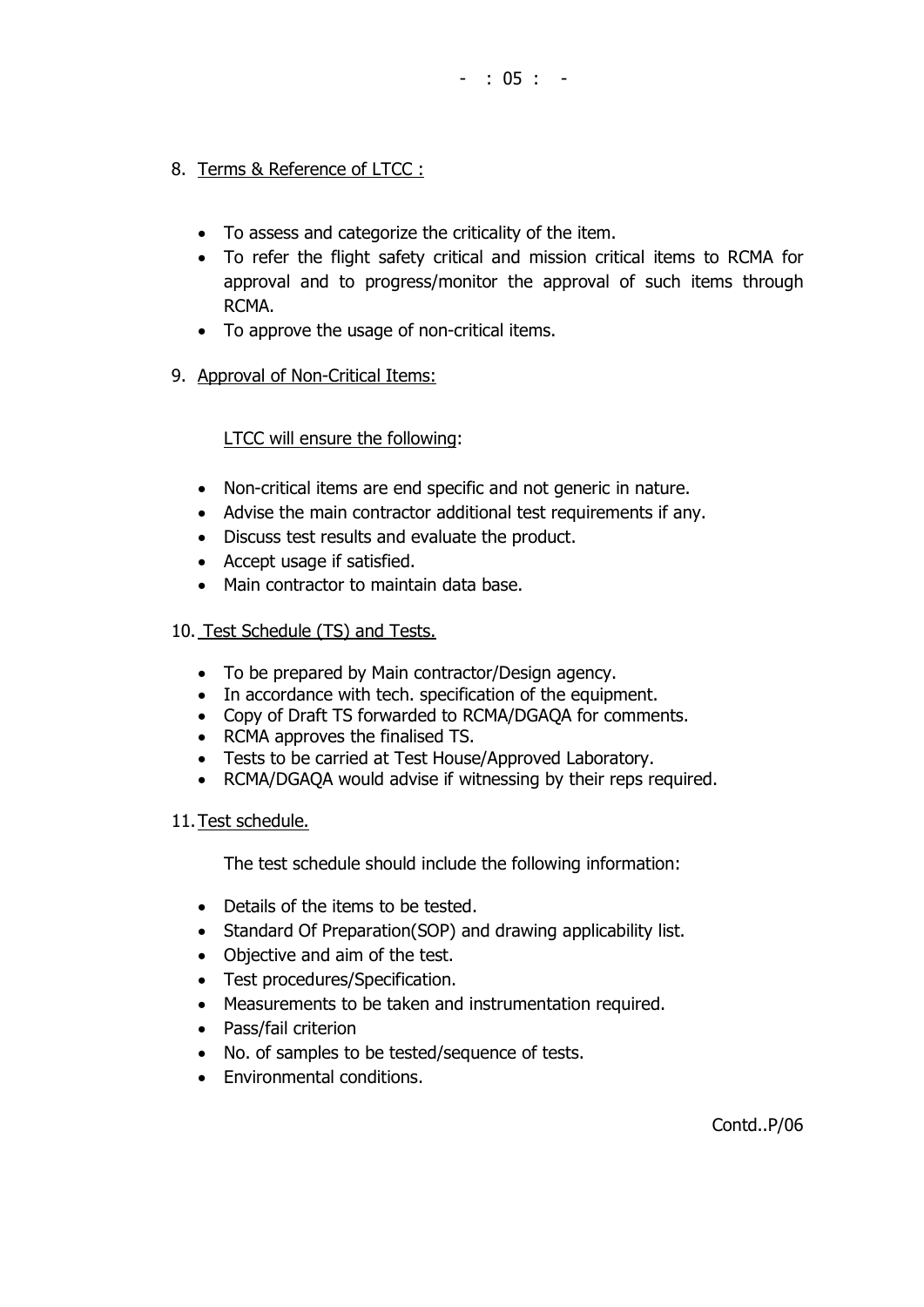#### 12. Association for QA activities.

DGAQA shall be associated throughout the process of development of every store/equipment in connection with witnessing/carrying out test and assessing the capacity of prospective production agencies for undertaking bulk production.

#### Observations of User Evaluation Agency

In regard to certain items/equipment, it may be necessary to carry out flight tests/obtain views of the users through IAF/ IN/ ARMY before formal type approval is given.

#### 13. Indigenisation procedure for Flight safety & Mission Critical Items

- Availability of specification: OEM supplied/international standards.
- Otherwise main contractor/design agency to prepare in consultation with RCMA.
- Identification of prospective firm/vendor by main contractor. Design Assessment of the firm by RCMA/CEMILAC. Quality Control assessment by main contractor.
- Vendor to be supplied with the specification including brief write-up.
- Vendor or main contractor shall prepare necessary drawings (to be approved by RCMA) after satisfactory completion of all type test requirements
- Preparation of type test schedule based on the tech specification by Main contractor/vendor in consultation with RCMA.
- Vendor shall use approved materials / components / fasteners etc. and maintain traceability.
- Prototype as per the type test schedule.
- Inspection by OCD (main contractor) and DGAQA for conformity to the drawings.
- If satisfactory, formal clearance for type tests by RCMA.
- Main contractor/vendor shall provide program of type tests/test centre to RCMA/DGAQA.
- Witnessing of tests by main contractor's design and QC reps.
- RCMA may witness if desired.
- Type tests would be witnessed and test reports coordinated by DGAQA.
- Whenever the tests are carried out at approved labs of DRDO, ETDC,HAL etc., If DGAQA rep is unable to provide full coverage owing to any constraints, alternate coverage plans based on past experience on similar items, significance/criticality of test etc. may be resorted to by DGAQA rep
- Test to be carried out in the same sequence as per type test schedule. Deviation (if any) may be discussed in a common forum like LTCC.
- In case of failure of the items during type test, the same is to be analyzed in coordination with RCMA/DGAQA. Remedial measures shall be implemented after the concurrence of RCMA and the drawings duly amended.
- Tests may resume after inspection by QC and DGAQA.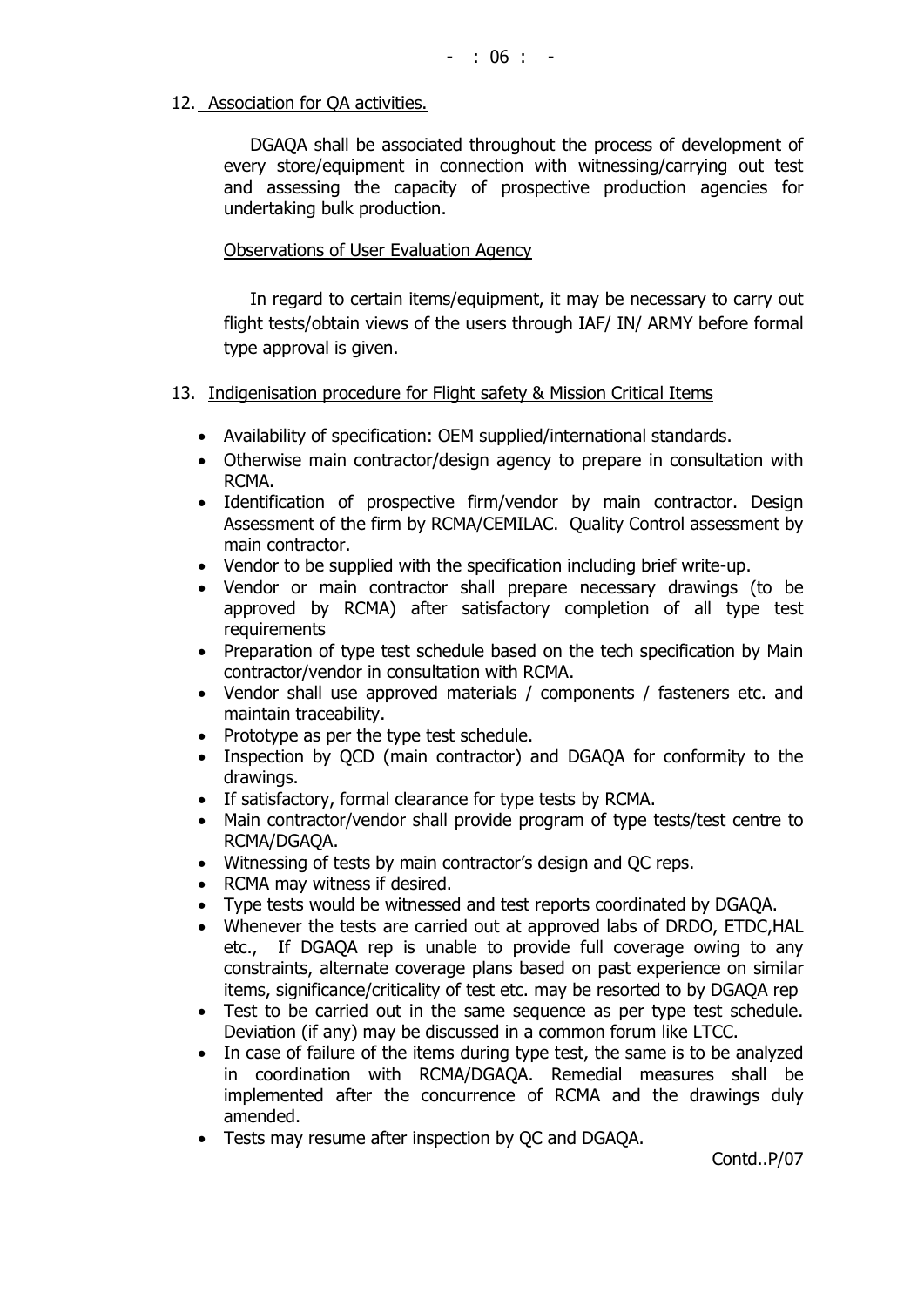- On completion of type tests, items shall be flight evaluated if called for in the TTS. Flight test schedule shall be drawn by the Design and Flight Test section Of main contractor in coordination with RCMA.
- The TA shall be renewed on expiry by CEMILAC after ascertaining the inservice performance of the item from the main contractor, DGAQA and user services.
- Whenever, considered necessary, re-qualification of the product may become essential by carrying out the type approval tests.
- PAT schedule to be prepared by QCD of the main contractor in coordination with DGAQA. Type test schedule shall be the basis.
- QCD of main contractor to carryout capacity assessment of their subcontractors before placement of any supply orders. Report of the same if requested for by DGAQA to be provided.
- Ouality audit by DGAOA if required.
- A copy of PAT shall be forwarded by DGAQA to RCMA.
- Concurrently with the issue of TA, CEMILAC shall seal the drawings, processes and specification.
- After issue of TA, the same shall be promulgated by CEMILAC for information to all agencies.
- CEMILAC shall forward to DGAQA a set of approved drawings along with complete type record for clearance of bulk production.
- If for any reason, the approving authority is not satisfied about the performance of the equipment/item, based on the feed backs after due investigation and consultation with main-contractor, the user agencies would be informed about such withdrawals.

#### 14. Proprietary Material & Processes:

- The manufacturer of the proprietary material/ process intended for use in the manufacture, operation or repair of aircraft, aero-engine, equipment shall apply to CEMILAC through concerned RCMA giving information on application for Type Approval.
- Details of tests to demonstrate the particular use of the material/process shall be forwarded.
- Approval of CEMILAC is contingent upon satisfactory results being obtained from tests on sample submitted for approval.

#### **D. QA Aspects during Bulk production :**

After the products are certified by CEMILAC, the Quality aspects during bulk production are defined by DGAQA. A Quality Management System (QMS) audit is carried out by DGAQA in the premises of the firm. If the QMS is found satisfactory, Bulk Production Clearance (BPC) is accorded by DGAQA. Subsequently Quality Assurance Plan (QAP) document is prepared by the firm and approved by DGAQA to ensure & assure that during the bulk production, the specified technical requirements are complied with and associated records are maintained as per specified procedures.

Contd..P/08